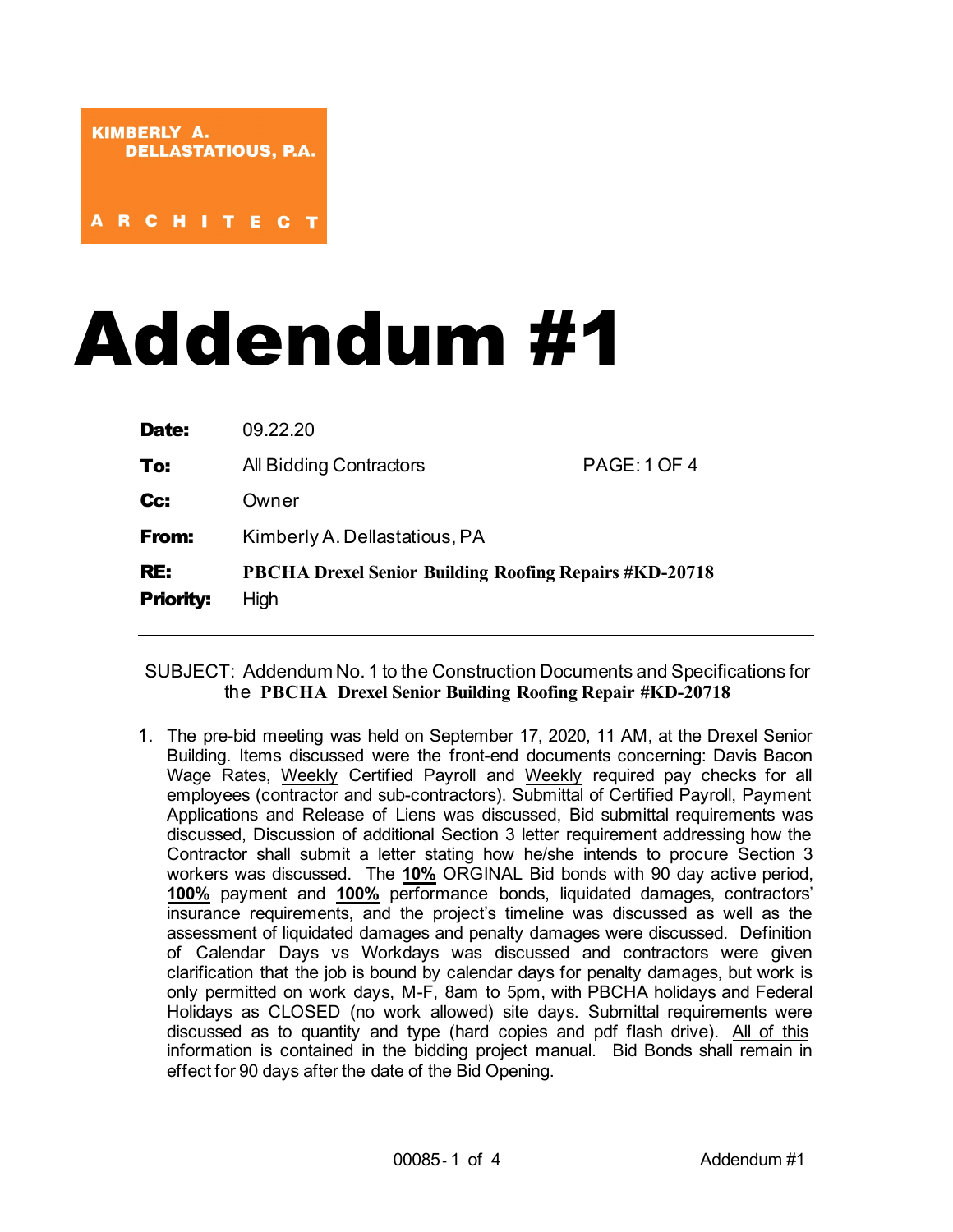- 2. Discussion of having to be a General Contractor vs a Roofing Contractor was held. A General Contractor will be the prime contractor for this project. The General Contractor will be the entity that will sign the contract with the PBCHA and will be the entity responsible for submitting the bid and for providing the required bonds, and for submitting all certified payrolls on the project.
- 3. Roofing sub-contractors at time of bid do not have to be CertainTeed 5 star select shingle master company credentialed at bid submittal. Once the contractor is awarded the notice of intent to hire, the qualified roofing sub-contractor will have no more than 30 days to get his 5 Star Select Shingle Master Company certificate. This certificate shall be part of the Notice of Intent To Hire paperwork that must be submitted with in the 30 day period PRIOR to the PBCHA contract signing. Other paperwork required to be submitted will be final SAM's numbers, insurance certificates, and the performance and payment bonds.
- 4. The Contractor may set up a preapproved Staging Area on-site. This area MUST be properly secured by lockable gates and fencing. This Staging Area must be brought back to its original site condition prior to closing out the project. The Contractor is 100% responsible for the security of this Staging Area.
- 5. A mobile boom lift will be allowed on this project. The boom lift must be attended by a worker on a continuous basis and must be locked up in the secured staging area when it is not being attended to.
- 6. No unoccupied ladders will be allowed on the site even in a horizontal position.
- 7. Discussion of all broken curbs and cracked sidewalks caused by the boom lift, demo trucks, or trash dumpsters, shall be repaired by the contractor prior to project closeout.
- 8. No Contractor equipment shall be parked in parking spaces without approval of the PBCHA. Notice may be properly given to the PBCHA so that tenant cars are not to be parked during an 8-5 timeline if the building you are working on my cause a site safety issue for that time period during that day.
- 9. To clarify the warranty information found on sheet A2.3: the base bid warranty for the shingles SHALL include the BOTH the STANDARD + EXTENDED warranty coverages as specified in the charts on sheet A2.3. The extended warranty chart equals the 5-star shingle warranty level offered by CertainTeed. All required underlayments to achieve this 5 Star warranty shall be installed whether shown on the drawing sections or not. Peel and Stick must be installed at all roof penetrations including adjoining sidewalls and must be applied as a valley liner for closed or woven valleys. Underlayment is also required under the flashing for the eyebrows. Sections 2 AND 2A are unclear on that underlayment. The underlayment at these areas ARE REQUIRED FOR THE 5 STAR WARRANTY. Also, remember that the 30# felt is to be install over the top of RoofRunner layer. This will allow for easier installation at the drip edge and for the dry-in inspection.
- 10. At the prebid meeting is was observed that the 3 foot truss overhang tails have a 2x2 wood member scabbed onto the bottom of the existing truss tails (perhaps for the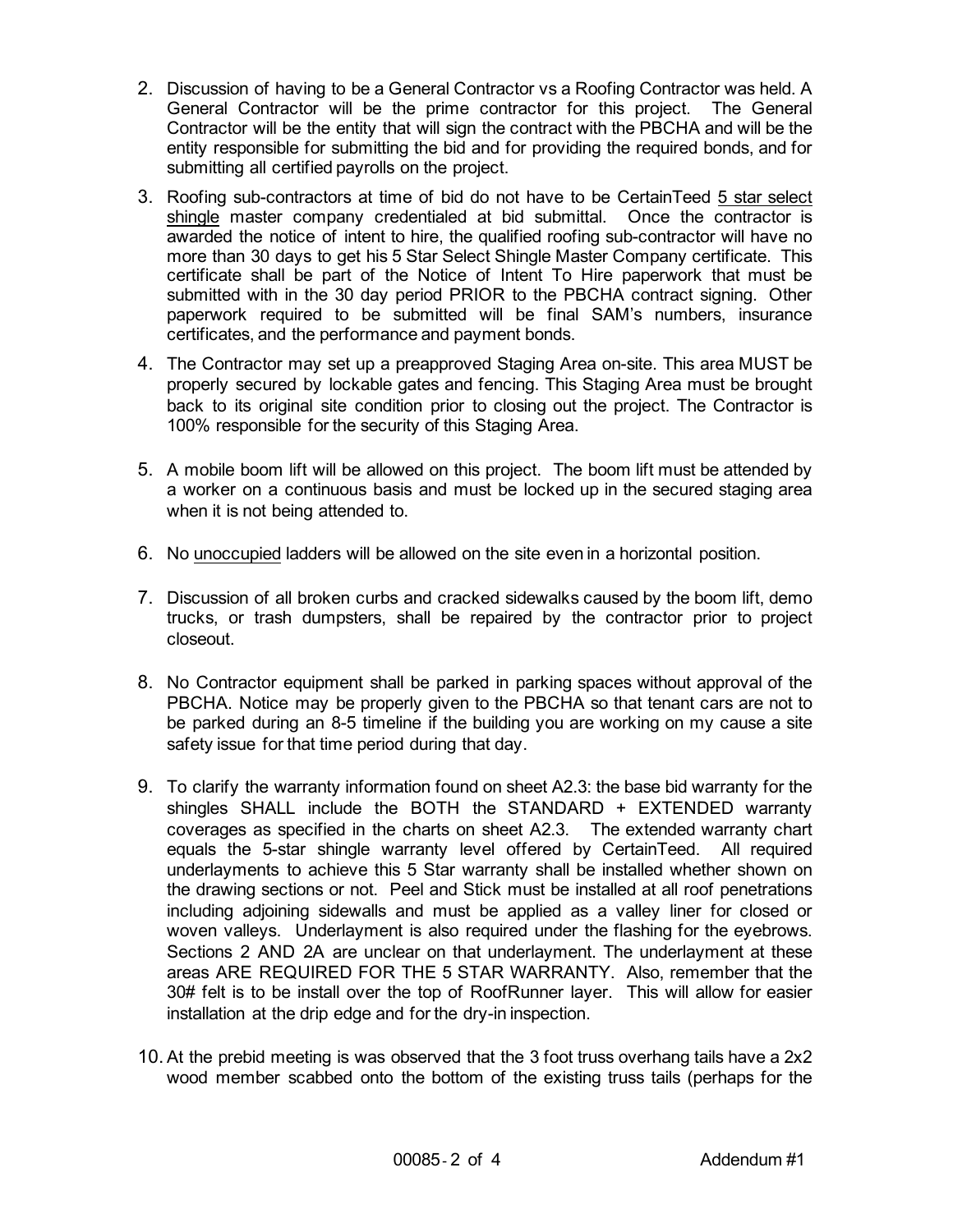fascia nailing). Since we are adding a new stucco load to this soffit, we will be requiring that you predrill pilot holes at 8"oc to bottom of each truss tail, and install HOT DIPPED GALVANIZED #12; 3½" screws at 8"oc at the bottom of each 2x truss tail member for added structural support of the stucco.

- 11. At the prebid it was noticed that on the rear side (courtyard side) of the one story room exists a 61' long gutter and two downspouts. This 61' gutter and 2 downspouts are to be removed and replaced with a new commercial grade 4" seamless gutter and 2 downspouts. Slope to begin at midpoint of gutter length in each direction.
- 12. At the front entrance of the one story community building where the trellis meets the roof edge, the trellis members will remain and the roof flashing should be able to be installed behind and around the trellis members. At flashing areas to the left and right of the attached fabric awning, the roof drip edge shall have water diverters (as it exists now) on each side of the fabric awning.
- 13. The new 1"x2" replacement material is allowed to be P.T. wood.
- 14. If the contractor chooses to relocate the continuous specified length of soffit vent to the center of the soffit area to ease the building of the stucco stop, he may do so. Use Amico AMSVS-200-750 is you use that condition.
- 15. If truss tails need to be repaired due to rotten wood where the fascia cannot be nailed to the existing truss end, add a 2x6 SYP#2 to side of truss tail, extending min 24" past truss tail damage with 10D ringshank nails at 8"oc alternating. Assume scabbed on length to be 4 feet in total. Assume 192 truss legs will need to be repaired. **Add this number into your bid as a separate line item ALLOWANCE number.** See attached REVISED BID FORM. Any amount over the 192 truss legs will be verified and added as a change order at the unit price of each truss leg. Any number under the 192 repairs will be credited back to the PBCHA via change order.
- 16. **The bids shall be turned into the Main Palm Beach County Housing Authority Office at 3432 West 45th Street, WPL, FL 33407 no later than by the advertised bid submittal date.** Bidders were instructed that the PBCHA is generally closed due to COVID-19 although Ms. Pace of the PBCHA said she would be in the office the day of and the day before the bid due date. If possible, bidders were asked to FEDEX their executed bid documents to arrive at the PBCHA main office prior to the bid submittal timeline. Bidders are requested to email Ms. Pace at [LPace@PBCHAFL.org](mailto:LPace@PBCHAFL.org) for an appointment to submit the executed bid documents if delivering them by hand.

## 17. SITE SAFETY NOTE

The General Contractor is solely responsible for initiating, maintaining, and supervising all safety precautions and programs in connection with the work. KIMBERLY A. DELLASTATIOUS, P.A. and its Professionals, Consultants, Inspectors, and Employees, NOR the PBCHA, are not responsible for the means and methods of construction or for related safety programs. The General Contractor is responsible for providing a Safety

Monitor personnel to the project to control and monitoring of the site safety.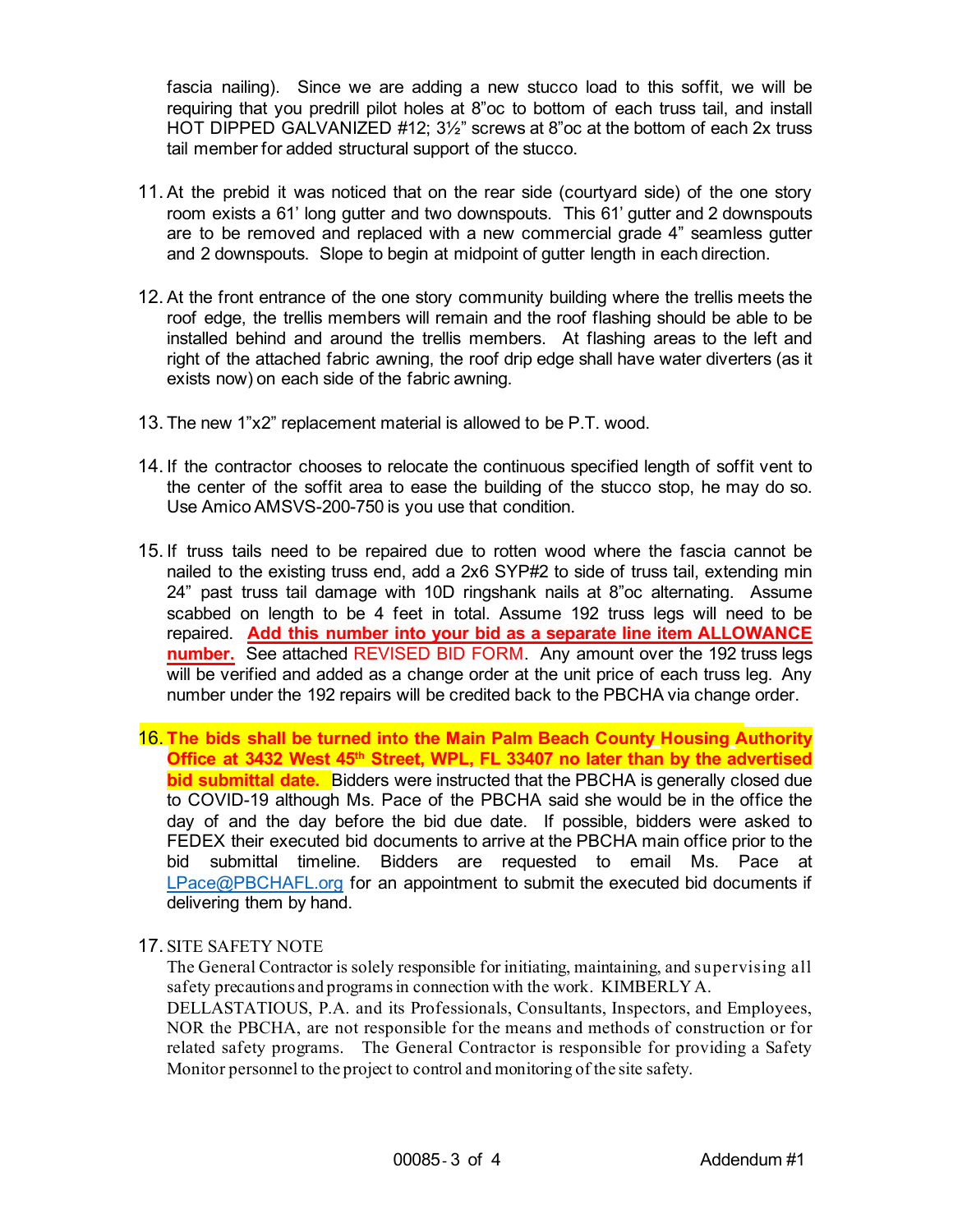Please attach this Addendum #1 cover sheet to your bid proposal package and be sure to use the revised bid sheet 00200 issued with addendum #1.

# THANK YOU, KIMBERLY DELLASTATIOUS

Att: Prebid sign in sheet – one sheet

Revised section 00200 bid proposal sheets – 9 sheets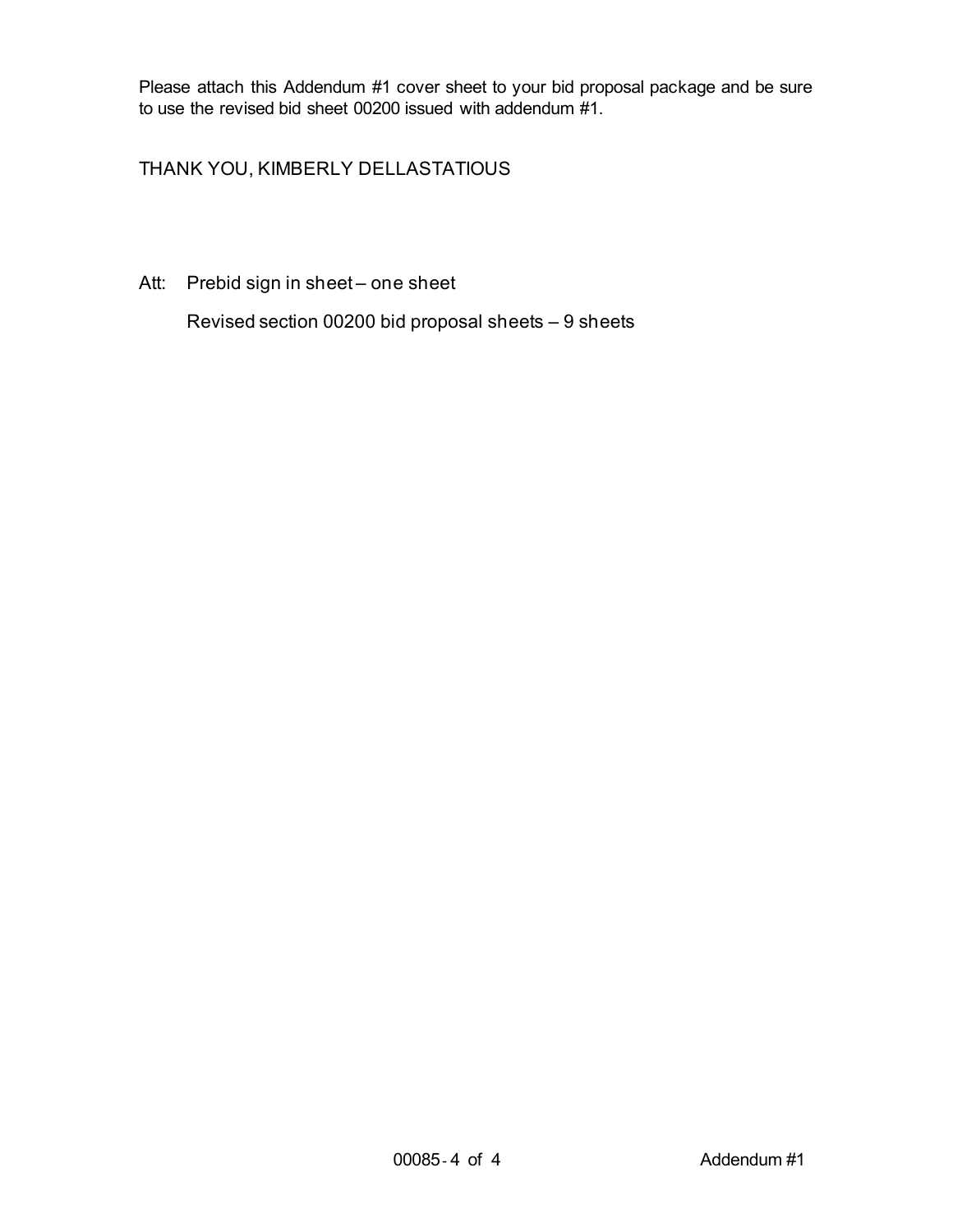$9/17/20$ DREXEL PREBIO SIGNIN NAME COMPANY ENAIL PHONE RICHARD MCCALLA TRUSTED CONSTRUCTION RICHARDO TANSED CONSTRUCTION.COM 6318312797 HUBERT GIERDA Rent Dee MCC Building Inc. meeblolg egnail.com 786.474.1158 evan.ruberte eux rating.com Evan Roberty  $5m. W15m$ Geo MADEUGI A-1 Plope(if being Credit Plopelt powers. NeT  $7/419.5011$ Built Solid Conspietion Oloven RobortJSR Dansil.com Drag (Robert)<br>Crystal Wilson

**Scanned with CamScanner**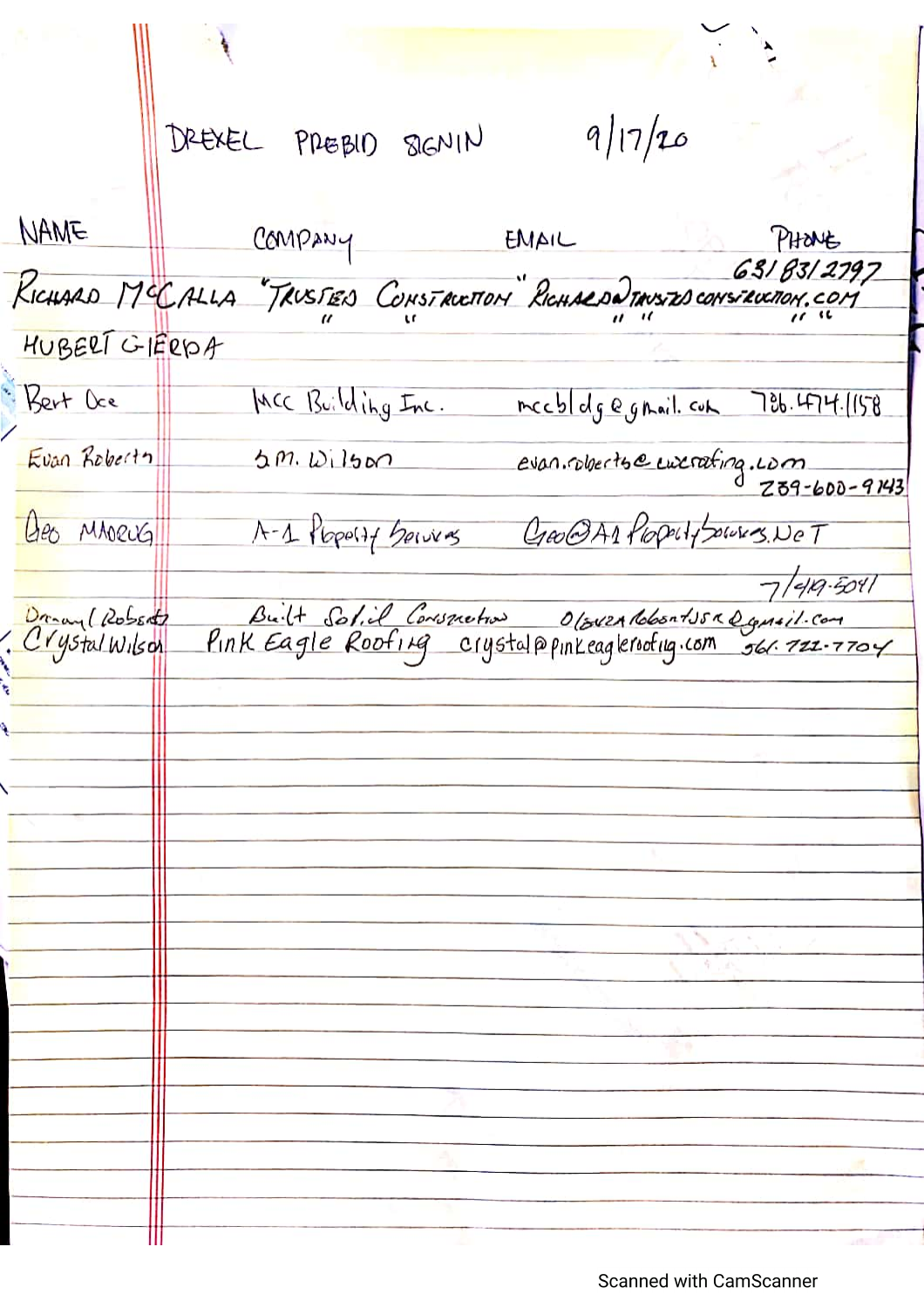#### **ADDENDUM #1 SECTION 00200**

#### **BID PROPOSAL PBCHA DREXEL SENIOR BUILDING HURRICANE IRMA ROOFING REPAIRS PROJECT #KD-20718**

OWNER: Palm Beach County Housing Authority 3432 West 45<sup>th</sup> Street WPB, FL 33407

ARCHITECT: KIMBERLY A. DELLASTATIOUS, P.A. 802 W Windward Way, #308 Lantana, FL 33462 (561) 582-5622; [kimdell@kd-architect.com](mailto:kimdell@kd-architect.com)

CONTRACTOR SUBMITTING BID: (NAME, ADDRESS, PHONE, FAX, & EMAIL)

| PHONE:       | EMAIL: |  |
|--------------|--------|--|
|              |        |  |
| DATE OF BID: |        |  |

- 1. Pursuant to and in compliance with the Invitation to Bid, Instruction to Bidders, and other Contract Documents, the undersigned hereby proposes to furnish all tools, labor, materials and equipment to perform all work necessary for scope of work in contained on all drawings and specifications are the total bid and any contractor not submitting bids on all drawings sheets and specifications will be considered a non-responsive bidder.
- 2. The Owner has the right to reject or deduct any portion or line item of any bid.
- 3. All bid packages shall be balanced bids and shall not be front-loaded; each line item shall be balanced.
- 4. The undersigned Bidder proposes and agrees, if this Bid is accepted, to enter into an Agreement with the PALM BEACH COUNTY HOUSING AUTHORITY in the form included in the Contract Documents to complete all Work as specified or indicated in the Contract Documents for the Contract Price and within the Contract Time indicated in this Bid and in accordance with the Contract Documents.
- 5. Bidder accepts all of the terms and conditions of the Instructions to Bidders, including without limitation those dealing with the disposition of the Bid Security. This Bid will remain open for ninety (90) days after the day of the Bid opening. Bidder will sign and deliver to the PALM BEACH COUNTY HOUSING AUTHORITY the Agreement and submit the Contract Security, Insurance Certificates and other documents required by the Contract Document with-in 14 days after the date of the Owner's Notice of Tentative Award. If Bidder fails to sign the Agreement and deliver the Agreement to the Owner accompanied by the required security, insurance certificates and other documents with-in the time specified, the Owner has the authority to rescind the bid award and retain the bid security which shall be forfeited as liquidated damages.
- 6. In submitting this Bid, Bidder represents, as more fully set forth in the Agreement, that:
	- a. Bidder has examined copies of all Contract Documents and all the following addenda: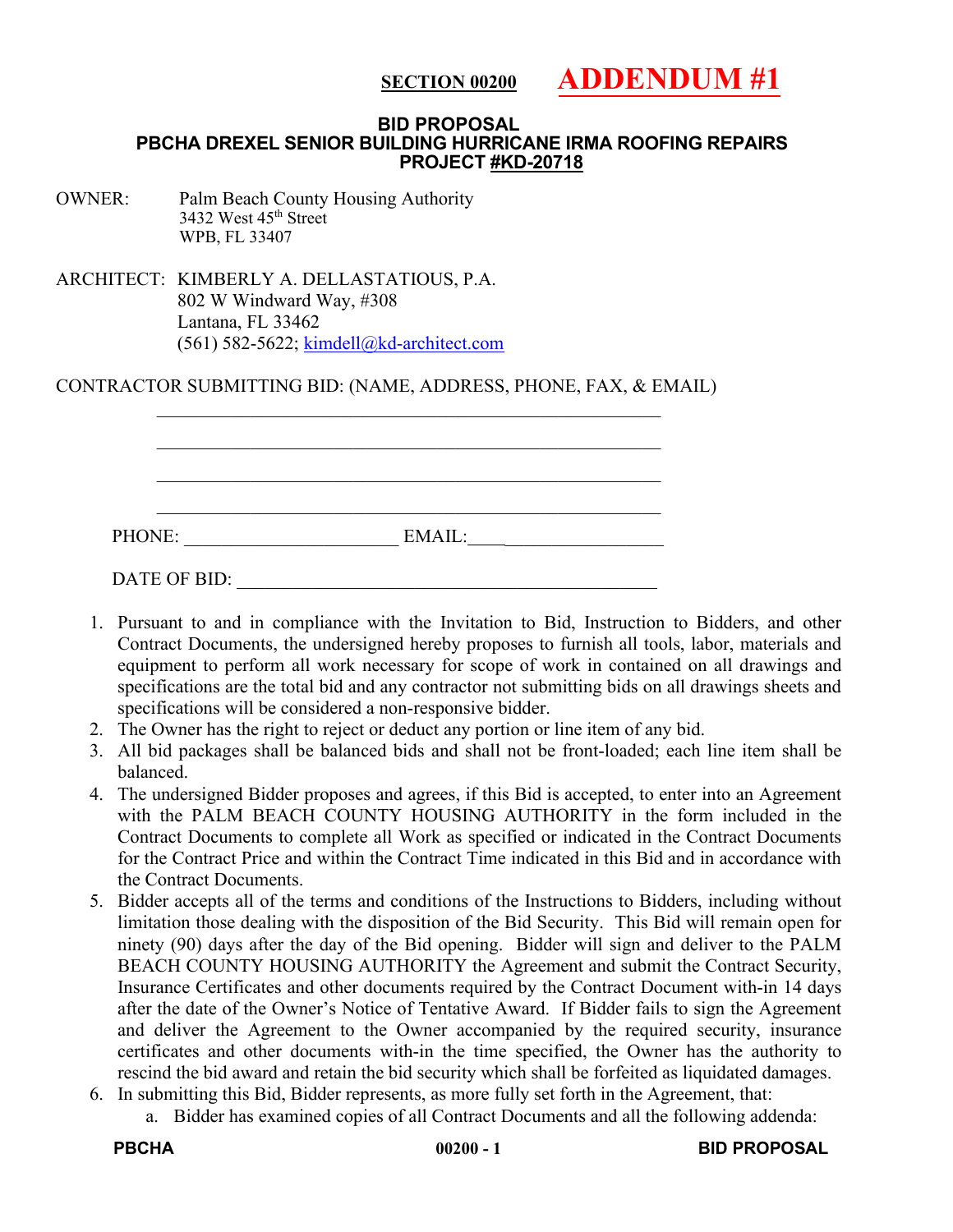| <b>DATE</b> |
|-------------|
| 9.22.20     |
|             |

\_\_\_\_\_\_\_\_\_\_\_\_\_\_\_\_ \_\_\_\_\_\_\_\_\_\_\_\_\_\_\_

Receipt of all of which is hereby acknowledged and receipt of copies of the Advertisement for bid and the receipt of the Instruction to Bidders.

- b. Bidder has examined the site and locality where the Work is to be performed, the legal requirements (federal, state, and local laws, ordinances, rules, and regulations) and the conditions affecting cost, progress or performance of the Work and has made such independent investigations as Bidder deems necessary.
- c. This Bid is genuine and not made in the interest of or on behalf of any undisclosed person, firm, or corporation and is not submitted in conformity with any agreement or rules of any group, association, organization or corporation; Bidder has not directly or indirectly induced or solicited any other Bidder to submit a false or sham Bid; and Bidder has not sought by collusion to obtain for himself any advantage over any other Bidder or over the Housing Authority; no Housing Authority official nor any Housing Authority employee has a direct or indirect interest in said bid, in the supplies or work to which it relates to any person associated with the firm performing the work, or to the profits resulting from the work.
- d. The Bidder understands that a requirement of this project is for the Contractor to provide a minimum of 25% of the work in this contract.
- 7. The Contractor shall submit at time of the bid submittal a list of sub-contractors to be used on the project. The list shall state if the sub-contractor is a minority business and if it is, what classification the minority is, and what the minority business qualifies for. The Owner has the right to approve or reject all sub-contractors which includes the right to interview the sub-contractors. Prior to a contract signing, all sub-contractors shall submit their "SAMS" (system for award management), certificate or their application for their "SAMS" certificate prior to being awarded their individual sub-contractor contracts by the General Contractor. Owner shall review the "SAMS" certificates prior to the sub being allowed to work on the property.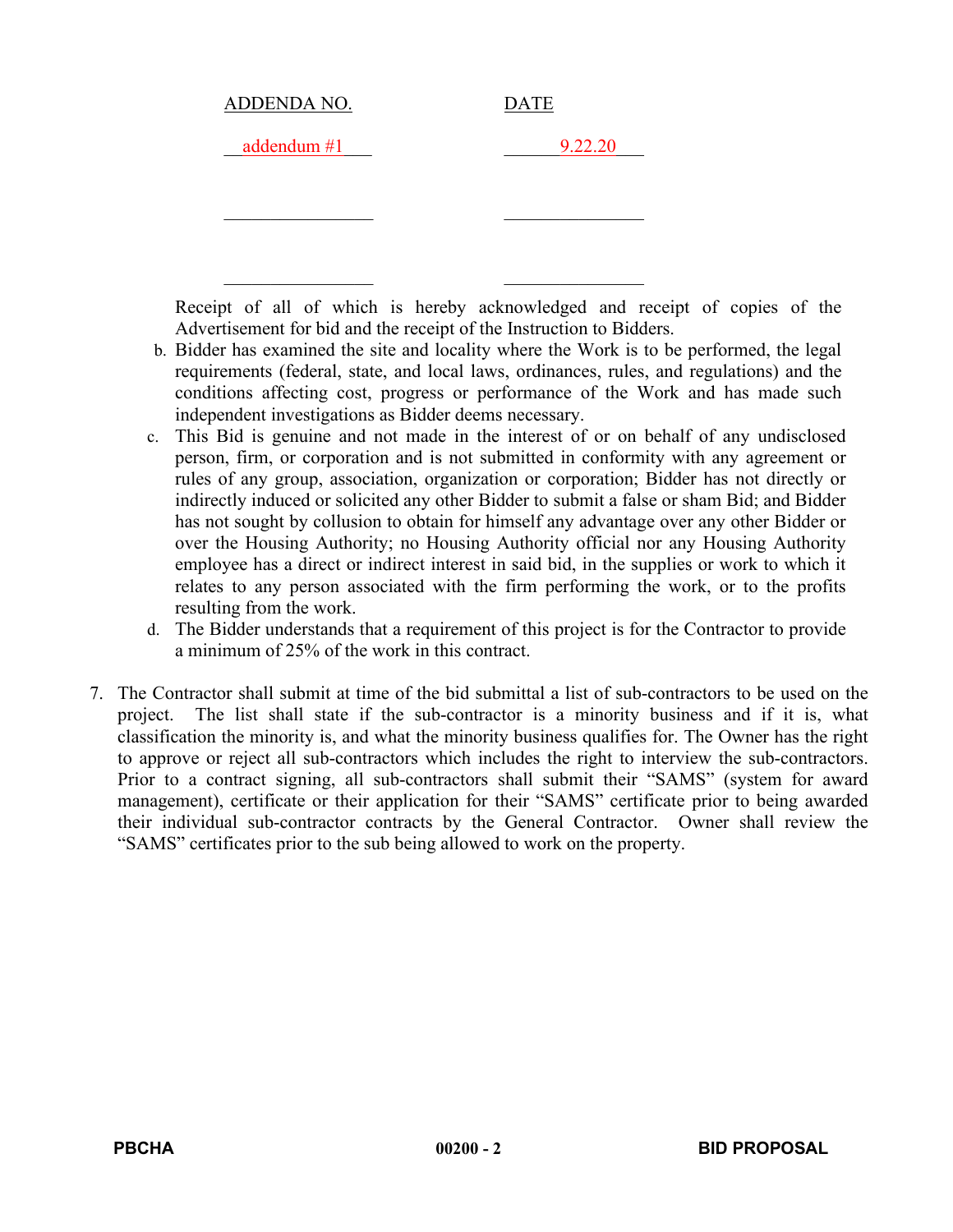# NOTE!

THE OWNER WILL EVALUATE THE BIDS BASED THE CONTRACTOR BEING RESPONSIVE AND RESPONSIBLE, INCLUDING PROJECT COST. THE PALM BEACH COUNTY HOUSING AUTHORITY RESERVES THE RIGHT TO REJECT ANY AND ALL BIDS AND TO WAIVE ANY INFORMALITY IN BIDS WHEREVER IT IS IN THE BEST INTERESTS OF THE PALM BEACH COUNTY HOUSING AUTHORITY.

**[Remainder of this page left blank]**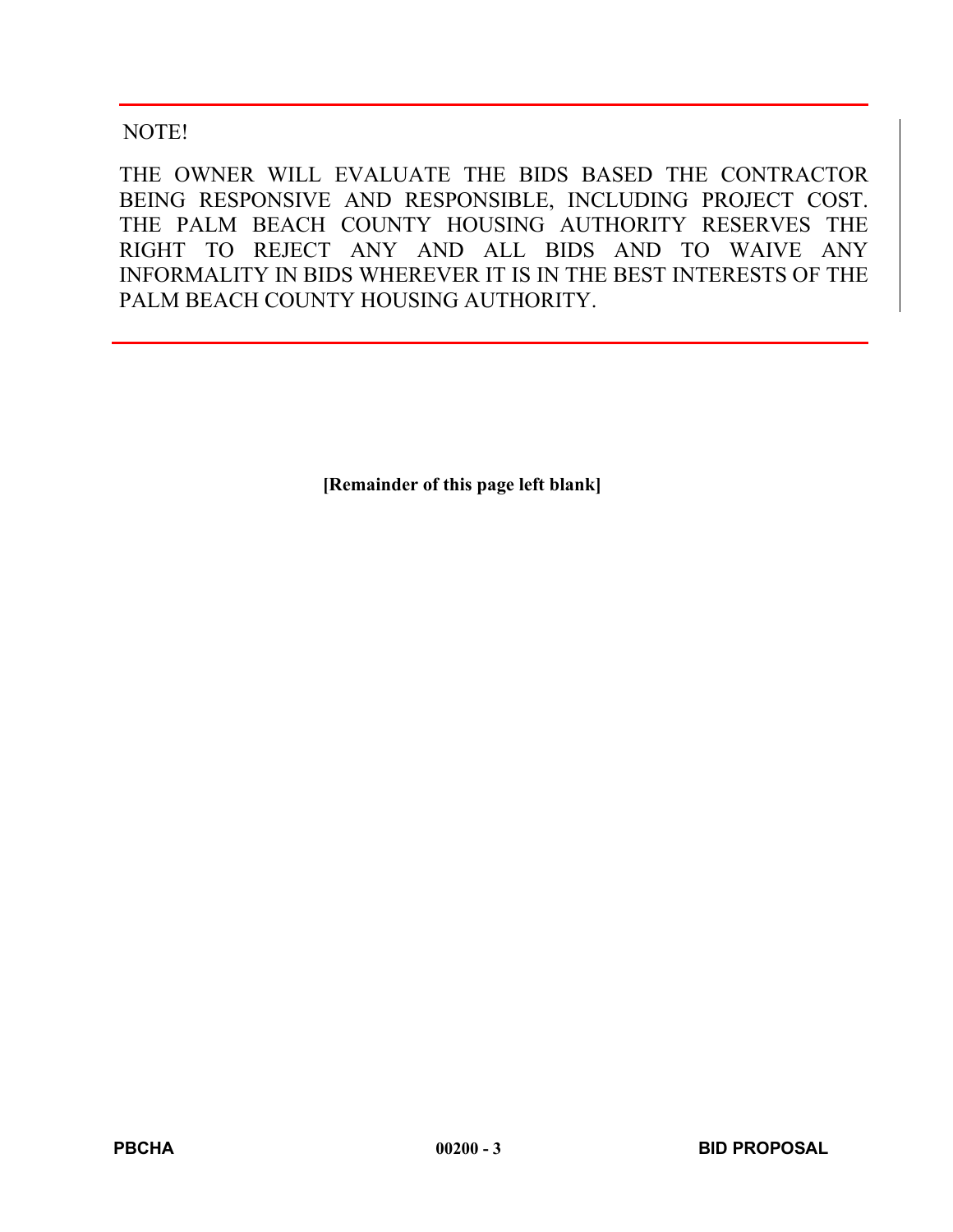|                  | A    | B                                                                                | $\mathsf{C}$                 | $\mathsf D$     | Е                                     |
|------------------|------|----------------------------------------------------------------------------------|------------------------------|-----------------|---------------------------------------|
|                  |      | PBCHA DREXEL SENIOR BUILDING HURRICANE IRMA ROOFING REPAIRS - PROJECT KD #20718  |                              |                 | <b>BASE BID</b>                       |
| $\overline{c}$   |      | The Owner has the right to reject or deduct any portion or line item of any bid. |                              |                 |                                       |
| $\mathsf{3}$     |      |                                                                                  |                              |                 |                                       |
| $\overline{4}$   |      |                                                                                  |                              |                 |                                       |
|                  |      | <b>DREXEL SENIOR BUILDING SUMMARY</b>                                            |                              | <b>Building</b> | <b>GROSS Total Extended Line Cost</b> |
| 5                |      |                                                                                  |                              | Quantity        |                                       |
| $6\,$            |      |                                                                                  |                              |                 |                                       |
| $\overline{7}$   | 100  | <b>DREXEL SENIOR BUILDING ROOFING AND SOFFIT</b>                                 |                              | $x_1$           |                                       |
| $\boldsymbol{8}$ |      | <b>REPLACEMENT</b>                                                               |                              |                 |                                       |
| 9                |      |                                                                                  |                              |                 |                                       |
| $10\,$           |      |                                                                                  |                              |                 |                                       |
| 11               | 110  | 1 Truss tail end repair per Add#1 ALLOWANCE                                      | $\frac{1}{2}$<br><b>EACH</b> | x 92            |                                       |
| 12               |      |                                                                                  |                              |                 |                                       |
| 13               |      |                                                                                  |                              |                 |                                       |
| 14               |      |                                                                                  |                              |                 |                                       |
| $15\,$           |      |                                                                                  |                              |                 |                                       |
| 16               |      |                                                                                  |                              |                 |                                       |
| 17               |      |                                                                                  |                              |                 |                                       |
| $18\,$           |      |                                                                                  |                              |                 |                                       |
| 19               |      |                                                                                  |                              |                 |                                       |
| 20               |      |                                                                                  |                              |                 |                                       |
| $\overline{21}$  |      |                                                                                  |                              |                 |                                       |
| $\overline{22}$  |      |                                                                                  |                              |                 |                                       |
| 23               |      |                                                                                  |                              |                 |                                       |
|                  | 200  | PERMIT ALLOWANCE OF 2.5% OF THE SUBTOTAL                                         |                              |                 |                                       |
| 24               |      | <b>OF LINE ITEM 100 + 110:</b>                                                   |                              |                 |                                       |
| 25               |      |                                                                                  |                              |                 |                                       |
| 26               |      |                                                                                  |                              |                 |                                       |
|                  |      | <b>PROJECT GROSS TOTAL:</b>                                                      |                              |                 |                                       |
| 27               | 1000 | (Line Items 100+110+200)                                                         |                              |                 |                                       |
| $\overline{28}$  |      |                                                                                  |                              |                 |                                       |
| 29               |      |                                                                                  |                              |                 |                                       |
| 30               |      |                                                                                  |                              |                 |                                       |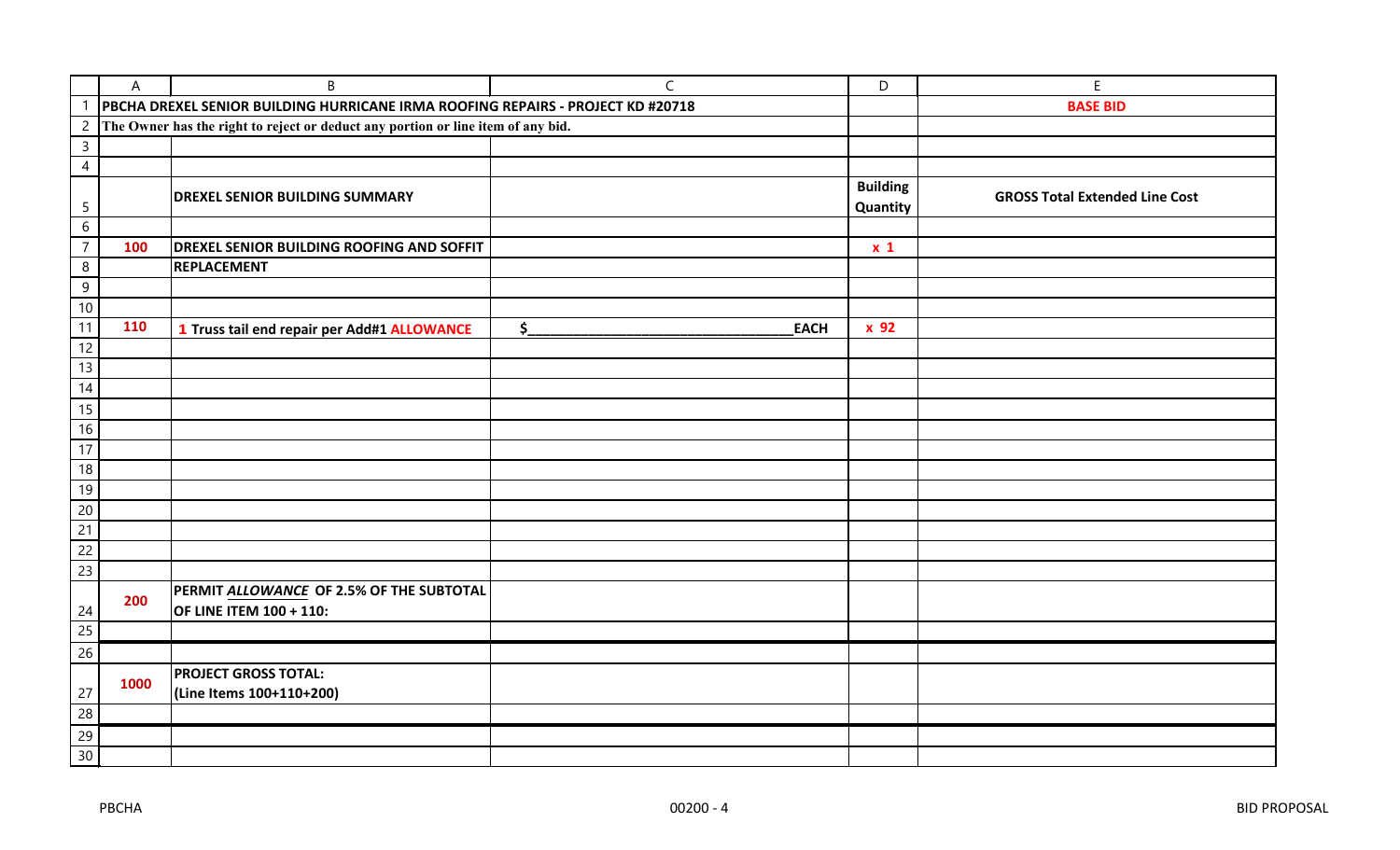All descriptions above, whether stated or not, inadvertently include full scope of project work even if not stated under description column. If the Contractor feels a pertinent scope has failed to be identified, the Contractor shall submit an RFI 7 days prior to the bid submittal date. Prices shall include from initial job start up, to all general conditions, taxes, bonding, insurance, daily clean up and dust control, to complete project close out.

(Extended unit price shall prevail over total gross bid price in case of math errors.)

ALL Bid Line Items are to be figured with the included Contractor's cost of GC, Overhead, Profit, and Bonding in EACH bid line item. (GC/OH/P/B)

If there is an unforeseen change order that has not been identified in any of the above line items, the contractor shall submit back up paperwork showing the scope of work itemization including their GC/P/OH/Bonding cost. The PBCHA will allow up to a 5% Overhead margin, a 5% profit margin, and up to 7% for general conditions. Bonding costs shall be included in the general conditions number.

The Palm Beach County Housing Authority has the right to deduct line items and/or decrease unit quantities as necessary to allow for the project to be in budget. Contractor is to balance their bid with all Permit, General Conditions, Taxes, Overhead, and Profit distributed throughout the line items in a balanced manner.

The above line items will be used as the "schedule of values" for the project for periodic payment applications. See Measurement and Payment Section 01026 for payment application information and submittals.

**[Remainder of this page left blank]**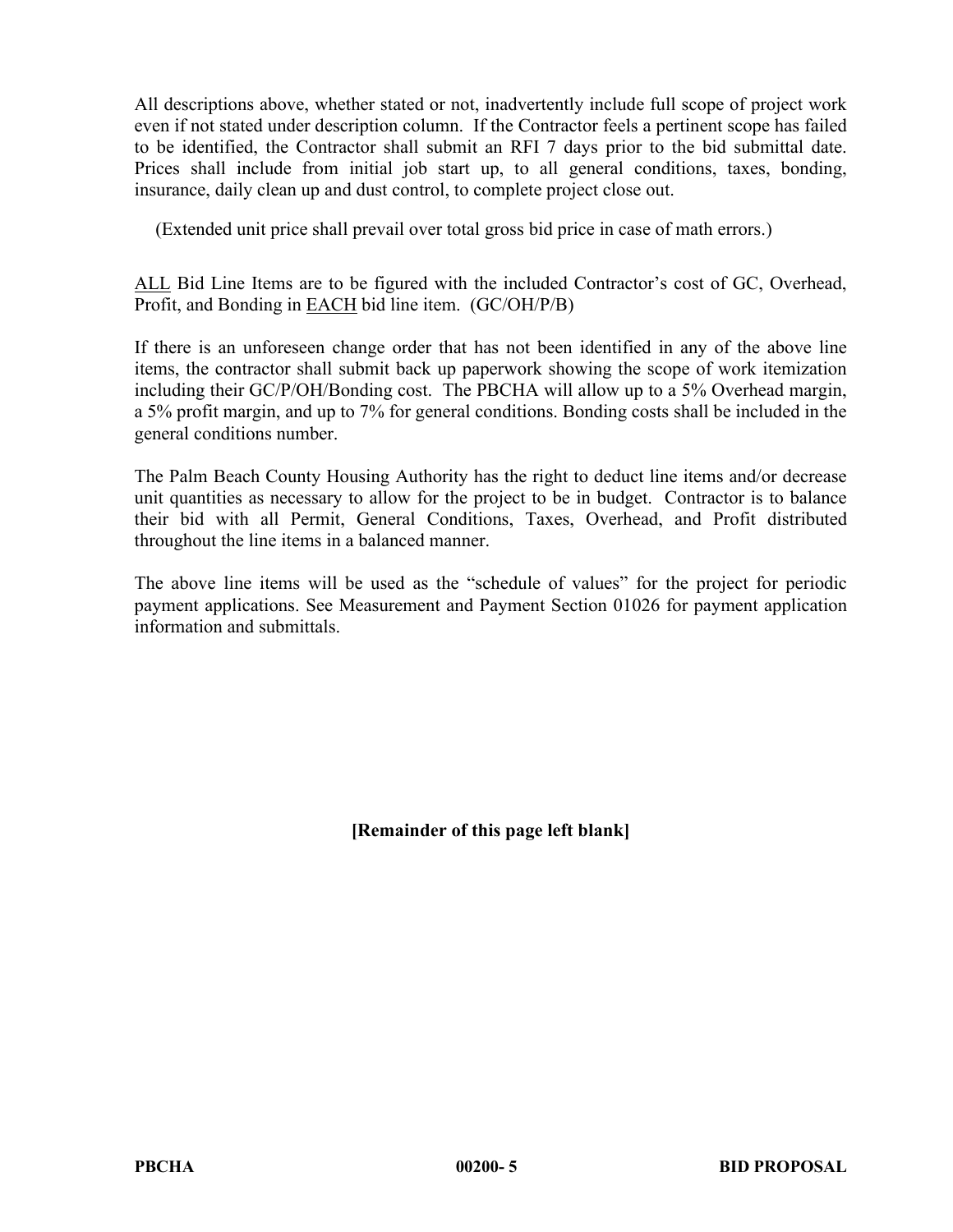# *9. SITE INSPECTION*

*I hereby certify that \_\_\_ I have \_\_\_ I have not inspected the Site's existing conditions at the PBCHA DREXEL SENIOR BUILDING HURRICANE IRMA ROOFING REPAIRSPROJECT #KD-20718 job site in West Palm Beach, Florida.*

\_\_\_\_\_\_\_\_\_\_\_\_\_\_\_\_\_\_\_\_\_\_\_\_\_\_\_\_\_ \_\_\_\_\_\_\_\_\_\_\_\_\_\_\_\_\_\_\_\_\_\_

\_\_\_\_\_\_\_\_\_\_\_\_\_\_\_\_\_\_\_\_\_\_\_\_\_\_\_\_\_\_ \_\_\_\_\_\_\_\_\_\_\_\_\_\_\_\_\_\_\_\_\_\_

Signature Date

Printed Name Title

- 10. Bidder agrees that the Work will be completed (all Applicable Finals and Certificates of Completion received from the Palm Beach County Building Department) with-in 150 calendar days, 30 days of which are for permitting and mobilization. Punch out time and completion documents submittal will be allowed an additional 60 calendar days after that. Bidder accepts the provision of the Agreement as to penalty damages in the amount of \$250.00 per calendar day plus the expenses of the design consultants as stated in the supplementary conditions of the contract in the event of failure to complete the work on time. Penalty Damages can occur at two different time frames. The first-time frame being at the issuance of the Finals and Certificates of Completion by the regulatory agencies at the 151st calendar day. The second time frame being at the 61st calendar day punch list and final completion document submittal.
- 11. The undersigned agrees as follows:

Accompanying this Proposal is a certified check, cashiers check or bid bond (10% of total Bid Price) meeting the requirements of the Contract Documents for \$

Payable to Palm Beach County Housing Authority which is to be forfeited if, in the event that this Proposal is accepted, the undersigned shall fail to execute the contract and furnish satisfactory Contract Security and furnish insurance certificates under the conditions and within the time specified in the project manual; otherwise, said certified check, cashier's check or bid bond is to be returned as provided herein.

- 12. Communications concerning this Bid shall be addressed to the Bidder as indicated below.
- 13. The terms used in this Bid, which are defined in the General Conditions of the Construction Contract included as part of the Contract Documents, have the meanings assigned to them in the General Conditions.

| a.) | (If an individual)                |
|-----|-----------------------------------|
|     | Signature of Bidder               |
|     | By                                |
|     | Address of Bidder                 |
|     |                                   |
| b.) | (If a corporation or partnership) |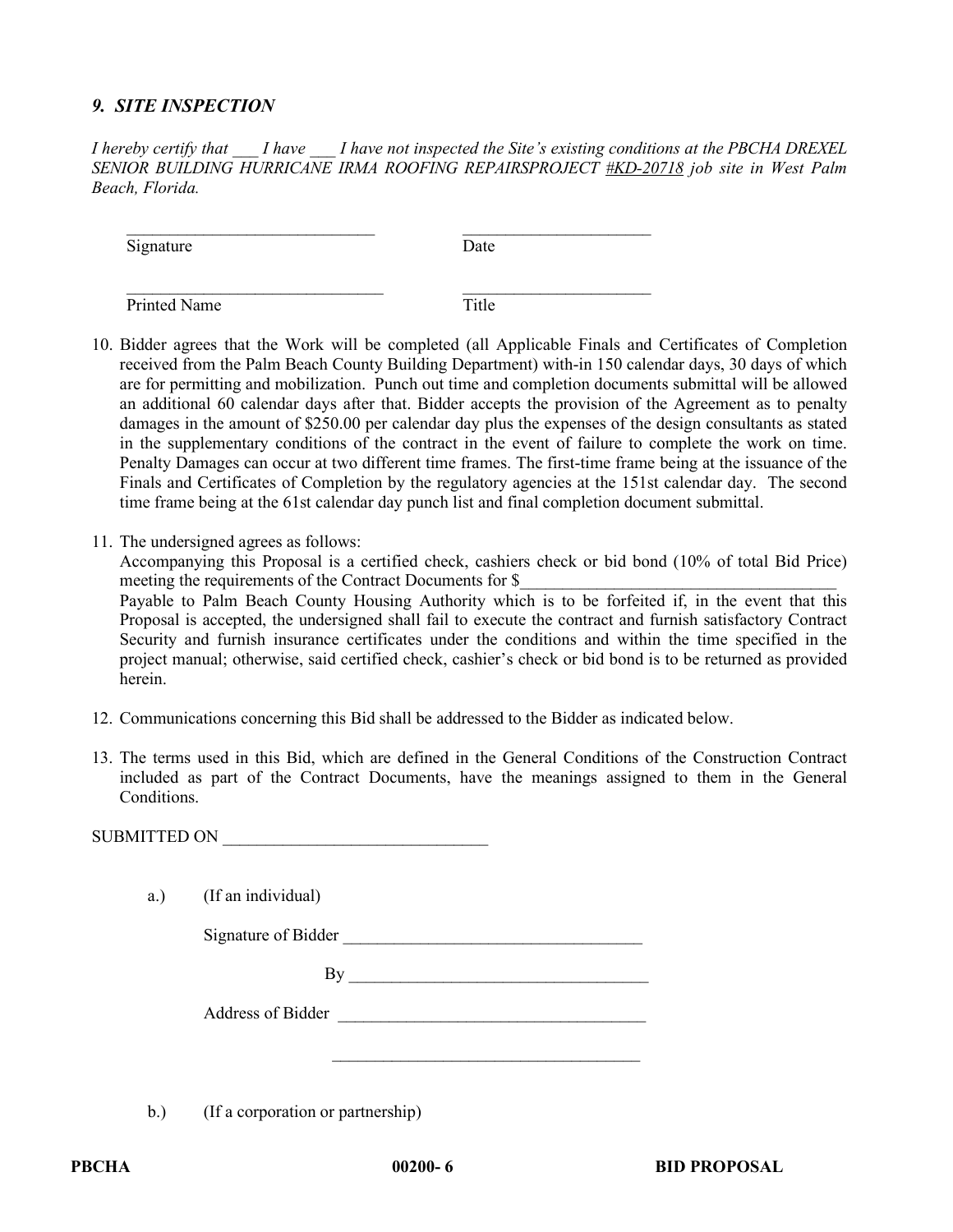|     | Signature of Bidder                                                    | Corporate Seal |
|-----|------------------------------------------------------------------------|----------------|
|     | By                                                                     |                |
|     | Address of Bidder<br><u> 1980 - Jan Barnett, mars et al. (</u> † 1910) |                |
|     |                                                                        |                |
|     | Incorporated under the laws of the State of                            |                |
| c.) | Florida General Contractor's Certificate of Competency number:         |                |
| d.  | Florida Workman's Compensation Insurance Certificate policy number:    |                |

# **[Remainder of this page left blank]**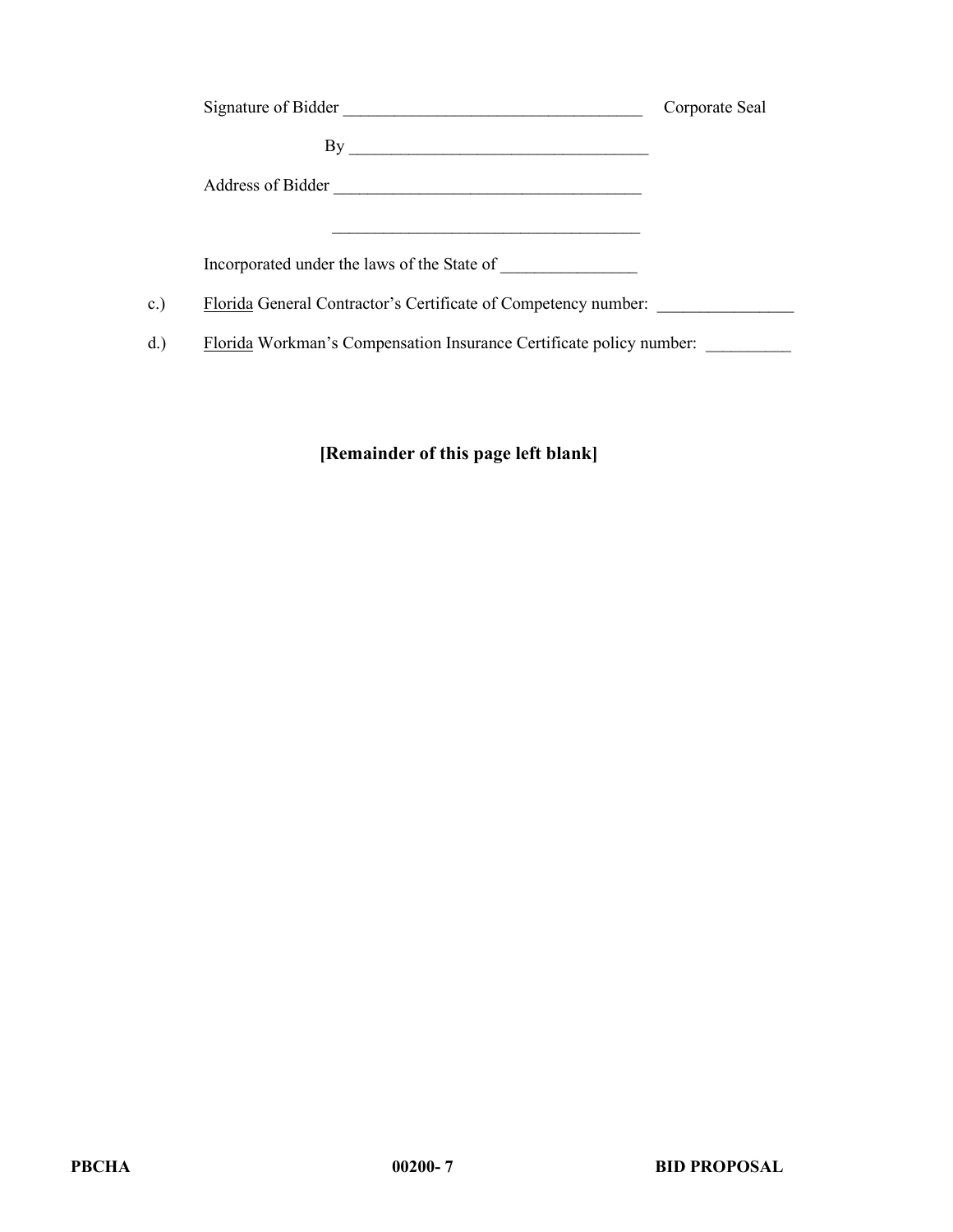## CERTIFICATE (If partnership)

| <b>STATE OF FLORIDA</b> |        |
|-------------------------|--------|
|                         | $)$ SS |
| COUNTY OF               |        |
|                         |        |

I HEREBY CERTIFY that a meeting of the partners of \_\_\_\_\_\_\_\_\_\_\_\_\_\_\_\_\_\_\_\_\_\_\_\_, a partnership under the laws of the State of \_\_\_\_\_\_\_\_\_\_\_\_\_\_\_\_\_\_\_\_\_\_\_\_\_\_\_\_\_\_\_\_\_\_, 20\_\_\_ the following resolution was duly passed and adopted:

> "RESOLVED", that \_\_\_\_\_\_\_\_\_\_\_\_\_\_\_\_\_\_\_\_\_\_\_, as \_\_\_\_\_\_\_\_\_\_\_\_\_\_of the Partnership, is authorized to execute the Proposal dated \_\_\_\_\_\_\_\_\_\_\_\_\_\_\_\_, 20\_\_, between the Palm Beach County Housing Authority, and this Partnership, and that his execution thereof, attested by the \_\_\_\_\_\_\_\_\_\_\_\_\_\_\_ of the Partnership is the official act and deed of this Partnership.

I further certify that said resolution is now in full force and effect.

IN WITNESS WHEREOF, I have hereunto set my hand this \_\_\_\_\_\_\_\_\_\_\_ day of \_\_\_\_\_\_\_\_\_\_\_\_, 20\_\_\_.

(Signature)

(Title)

Subscribed and sworn to before me this day of 20

Notary Public My Commission Expires:

\_\_\_\_\_\_\_\_\_\_\_\_\_\_\_\_\_\_\_\_\_\_\_\_\_\_\_\_